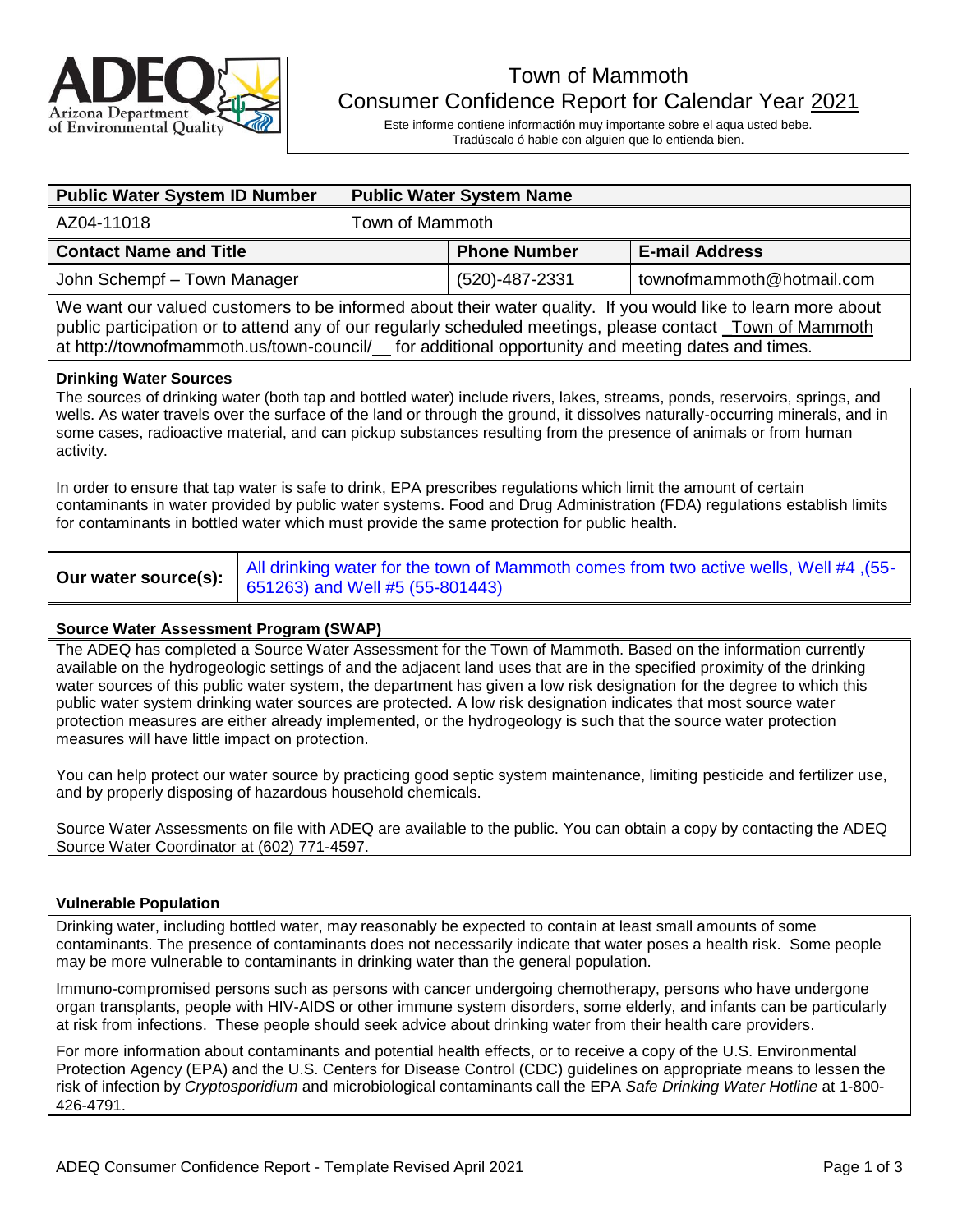#### **Drinking Water Contaminants**

**Microbial Contaminants**: Such as viruses and bacteria that may come from sewage treatment plants, septic systems, agricultural livestock operations, and wildlife

Our Water is tested monthly for coliform bacteria.

**Inorganic Contaminants**: Such as salts and metals that can be naturally-occurring or result from urban stormwater runoff, industrial or domestic wastewater discharges, oil and gas production, mining, or farming

Our water is tested annually for nitrate. Lead and copper is tested every 3 years. Other inorganic chemicals (IOCs) are tested every 9 years.

**Pesticides and Herbicides**: Such as agriculture, urban storm water runoff, and residential uses that may come from a variety of sources

**Organic Chemical Contaminants**: Such as synthetic and volatile organic chemicals, which are by-products of industrial processes and petroleum production, and also may come from gas stations, urban storm water runoff, and septic systems.

Our water is tested every 3 years for volatile organic chemicals (VOCs) and synthetic organic chemicals (SOCs).

**Radioactive Contaminants**: That can be naturally occurring or be the result of oil and gas production and mining activities.

Our water is tested every 3 years for radionuclides.

## **Lead information Statement**

Lead, in drinking water, is primarily from materials and components associated with service lines and home plumbing. If present, elevated levels of lead can cause serious health problems, especially for pregnant women and young children. **The Town of Mammoth** is responsible for providing high quality drinking water, but cannot control the variety of materials used in plumbing components. When your water has been sitting for several hours, you can minimize the potential for lead exposure by flushing your tap for 30 seconds to 2 minutes before using water for drinking or cooking. Information on lead in drinking water, testing methods, and steps you can take to minimize exposure is available from the Safe Drinking Water Hotline or at [www.epa.gov/safewater/lead.](http://www.epa.gov/safewater/lead)

## **Drinking Water Terms and Definitions**

| <b>Treatment Technique (TT):</b> A required process intended to<br>reduce the level of a contaminant in drinking water                                                                 | Minimum Reporting Limit (MRL): The smallest<br>measured concentration of a substance that can be<br>reliably measured by a given analytical method<br>Millirems per year (MREM): A measure of radiation<br>absorbed by the body |  |  |  |  |
|----------------------------------------------------------------------------------------------------------------------------------------------------------------------------------------|---------------------------------------------------------------------------------------------------------------------------------------------------------------------------------------------------------------------------------|--|--|--|--|
| Level 1 Assessment: A study of the water system to identify<br>potential problems and determine (if possible) why total<br>coliform bacteria was present                               |                                                                                                                                                                                                                                 |  |  |  |  |
| Level 2 Assessment: A very detailed study of the water<br>system to identify potential problems and determine (if                                                                      | Not Applicable (NA): Sampling was not completed by<br>regulation or was not required                                                                                                                                            |  |  |  |  |
| possible) why an E. coli MCL violation has occurred and/or                                                                                                                             | Not Detected (ND or <): Not detectable at reporting limit                                                                                                                                                                       |  |  |  |  |
| why total coliform bacteria was present                                                                                                                                                | Nephelometric Turbidity Units (NTU): A measure of<br>water clarity                                                                                                                                                              |  |  |  |  |
| Action Level (AL): The concentration of a contaminant which,<br>if exceeded, triggers treatment, or other requirements                                                                 |                                                                                                                                                                                                                                 |  |  |  |  |
|                                                                                                                                                                                        | Million fibers per liter (MFL)                                                                                                                                                                                                  |  |  |  |  |
| Maximum Contaminant Level (MCL): The highest level of a<br>contaminant that is allowed in drinking water                                                                               | <b>Picocuries per liter (pCi/L):</b> Measure of the radioactivity<br>in water                                                                                                                                                   |  |  |  |  |
| Maximum Contaminant Level Goal MCLG): The level of a                                                                                                                                   | ppm: Parts per million or Milligrams per liter (mg/L)                                                                                                                                                                           |  |  |  |  |
| contaminant in drinking water below which there is no known<br>or expected risk to health                                                                                              | ppb: Parts per billion or Micrograms per liter (µg/L)                                                                                                                                                                           |  |  |  |  |
| Maximum Residual Disinfectant Level (MRDL): The level of<br>disinfectant added for water treatment that may not be                                                                     | ppt: Parts per trillion or<br>Nanograms per liter (ng/L)<br>ppm $x 1000 = ppb$                                                                                                                                                  |  |  |  |  |
| exceeded at the consumer's tap                                                                                                                                                         | ppq: Parts per quadrillion or<br>$ppb \times 1000 = ppt$                                                                                                                                                                        |  |  |  |  |
| Maximum Residual Disinfectant Level Goal (MRDLG): The<br>level of disinfectant added for treatment at which no known or<br>anticipated adverse effect on health of persons would occur | Picograms per liter (pg/L)<br>ppt $x 1000 = ppq$                                                                                                                                                                                |  |  |  |  |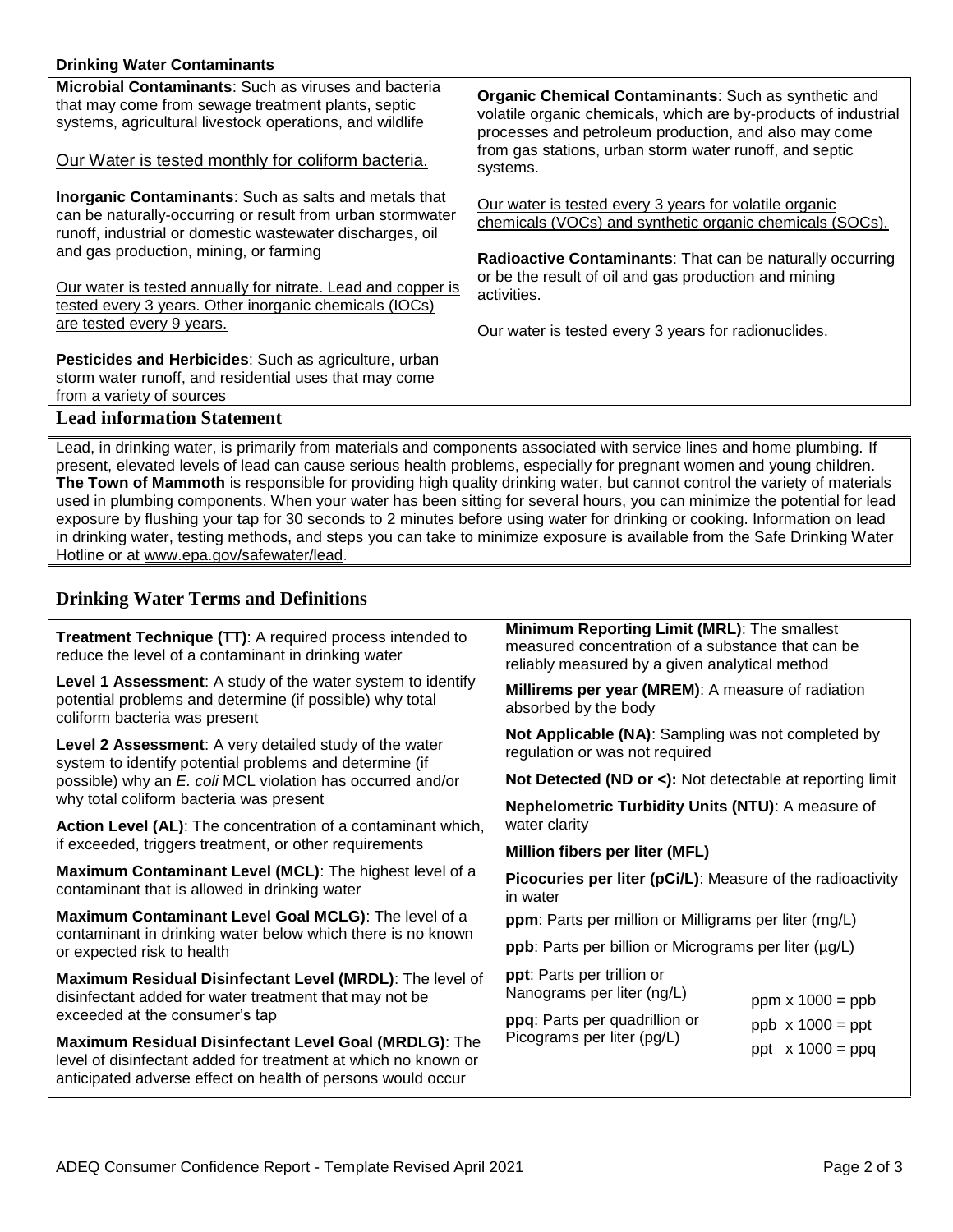| <b>Microbiological (RTCR)</b>                                                          | тт<br><b>Violation</b><br>Y or N | Number of<br><b>Positive</b><br><b>Samples</b> | <b>Positive</b><br>Sample(s)<br>Month & Year | <b>MCL</b> | <b>MCLG</b> | <b>Likely Source of Contamination</b> |
|----------------------------------------------------------------------------------------|----------------------------------|------------------------------------------------|----------------------------------------------|------------|-------------|---------------------------------------|
| E. Coli                                                                                | Ν                                |                                                |                                              |            |             | Human and animal fecal waste          |
| <b>Fecal Indicator</b><br>(From GWR source)<br>(coliphage, enterococci and/or E. coli) | N                                |                                                |                                              | U          |             | Human and animal fecal waste          |

| <b>Disinfectants</b>                                 | <b>MCL</b><br><b>Violation</b><br>Y or N | Running<br><b>Annual Average</b><br>(RAA)                                               | <b>Range of All</b><br><b>Samples</b><br>(Low-High) | <b>MRDL</b>    | <b>MRDLG</b>   | Sample<br><b>Month</b><br>& Year        | <b>Likely Source of Contamination</b>                                                                                              |
|------------------------------------------------------|------------------------------------------|-----------------------------------------------------------------------------------------|-----------------------------------------------------|----------------|----------------|-----------------------------------------|------------------------------------------------------------------------------------------------------------------------------------|
| Chlorine/Chloramine (ppm)                            | N                                        | 0.64                                                                                    | $.0.09 - 2.0$                                       | $\overline{4}$ | 4              | Monthly<br>2021                         | Water additive used to control microbes                                                                                            |
| <b>Disinfection By-Products</b>                      | <b>MCL</b><br><b>Violation</b><br>Y or N | Running<br><b>Annual Average</b><br>(RAA) OR<br><b>Highest Level</b><br><b>Detected</b> | Range of All<br><b>Samples</b><br>(Low-High)        | <b>MCL</b>     | <b>MCLG</b>    | Sample<br><b>Month</b><br>& Year        | <b>Likely Source of Contamination</b>                                                                                              |
| Haloacetic Acids (HAA5) (ppb)                        | N                                        | < 0.2.0                                                                                 | <0.20                                               | 60             | N/A            | 07/2021                                 | Byproduct of drinking water disinfection                                                                                           |
| <b>Total Trihalomethanes (TTHM) (ppb)</b>            | N                                        | 6.8                                                                                     | $4.5 - 6.8$                                         | 80             | N/A            | 07/2021                                 | Byproduct of drinking water disinfection                                                                                           |
| Lead & Copper                                        | <b>MCL</b><br><b>Violation</b><br>Y or N | 90 <sup>th</sup> Percentile                                                             | Number of<br><b>Samples</b><br><b>Exceeds AL</b>    | <b>AL</b>      | <b>ALG</b>     | <b>Sample</b><br><b>Month</b><br>& Year | <b>Likely Source of Contamination</b>                                                                                              |
| Copper (ppm)                                         | N                                        | 0.69                                                                                    | 0                                                   | 1.3            | 1.3            | 08/2020                                 | Corrosion of household plumbing<br>systems; erosion of natural deposits                                                            |
| Lead (ppb)                                           | N                                        | < 5.0                                                                                   | $\mathbf 0$                                         | 15             | $\mathbf 0$    | 08/2020                                 | Corrosion of household plumbing<br>systems; erosion of natural deposits                                                            |
| <b>Radionuclides</b>                                 | <b>MCL</b><br><b>Violation</b><br>Y or N | Running<br><b>Annual Average</b><br>(RAA) OR<br><b>Highest Level</b><br><b>Detected</b> | Range of All<br><b>Samples</b><br>(Low-High)        | <b>MCL</b>     | <b>MCLG</b>    | <b>Sample</b><br><b>Month</b><br>& Year | <b>Likely Source of Contamination</b>                                                                                              |
| Beta/Photon Emitters (mrem/yr.)                      | N/A                                      |                                                                                         |                                                     | 4              | 0              |                                         | Decay of natural and man-made deposits                                                                                             |
| Alpha Emitters (pCi/L)<br>(This is Gross Alpha 4000) | N                                        | 8.4                                                                                     | $6.7 - 8.4$                                         | 15             | $\mathbf 0$    | 11/2018                                 | Erosion of natural deposits                                                                                                        |
| Combined Radium-226 & -228 (pCi/L)                   | N/A                                      |                                                                                         |                                                     | 5              | 0              |                                         | Erosion of natural deposits                                                                                                        |
| Uranium (ug/L)                                       | N/A                                      |                                                                                         |                                                     | 30             | $\mathbf 0$    |                                         | Erosion of natural deposits                                                                                                        |
| <b>Inorganic Chemicals</b><br>(IOC)                  | <b>MCL</b><br><b>Violation</b><br>Y or N | Running<br><b>Annual Average</b><br>(RAA) OR<br><b>Highest Level</b><br><b>Detected</b> | Range of All<br><b>Samples</b><br>(Low-High)        | <b>MCL</b>     | <b>MCLG</b>    | <b>Sample</b><br><b>Month</b><br>& Year | <b>Likely Source of Contamination</b>                                                                                              |
| $Arsenic1$ (ppb)                                     | N                                        | 8.2                                                                                     | $7.4 - 8.2$                                         | 10             | $\mathbf 0$    | 04/2021                                 | Erosion of natural deposits, runoff from<br>orchards, runoff from glass and<br>electronics production wastes                       |
| Barium (ppm)                                         | N                                        | 0.066                                                                                   | 0.066-0.078                                         | $\overline{2}$ | $\overline{2}$ | 04/2021                                 | Discharge of drilling wastes; discharge<br>from metal refineries; Erosion of natural<br>deposits                                   |
| Chromium (ppb)                                       | N                                        | 2.4                                                                                     | $1.6 - 2.4$                                         | 100            | 100            | 04/2021                                 | Discharge from steel and pulp mills;<br>Erosion of natural deposits                                                                |
| Fluoride (ppm)                                       | N                                        | 1.5                                                                                     | $1.3 - 1.5$                                         | 4              | 4              | 04/2021                                 | Erosion of natural deposits; water<br>additive which promotes strong teeth;<br>discharge from fertilizer and aluminum<br>factories |
| Nitrate <sup>2</sup> (ppm)                           | N                                        | $\mathbf{1}$                                                                            | $0.48 - 0.52$                                       | 10             | 10             | 2020                                    | Runoff from fertilizer use; leaching from<br>septic tanks, sewage; erosion of natural<br>deposits                                  |
| Selenium (ppb)                                       | N                                        | 7.9                                                                                     | $5.8 - 7.9$                                         | 50             | 50             | 2021                                    | Discharge from petroleum and metal<br>refineries; erosion of natural deposits;<br>discharge from mines                             |
| Sodium (ppm)                                         | N                                        | 110                                                                                     | $110 - 110$                                         | N/A            | N/A            | 04/2021                                 | Erosion of natural deposits                                                                                                        |

**<sup>1</sup> Arsenic** is a mineral known to cause cancer in humans at high concentration and is linked to other health effects, such as skin damage and circulatory problems. If arsenic is less than or equal to the MCL, your drinking water meets EPA's standards. EPA's standard balances the current understanding of arsenic's possible health effects against the costs of removing arsenic from drinking water, and continues to research the health effects of low levels of arsenic. <sup>2</sup> Nitrate in drinking water at levels above 10 ppm is a health risk for infants of less than six months of age. High nitrate levels in drinking water can cause "blue

baby syndrome." Nitrate levels may rise quickly for short periods of time because of rainfall or agricultural activity. If you are caring for an infant, and detected nitrate levels are above 5 ppm, you should ask advice from your health care provider.